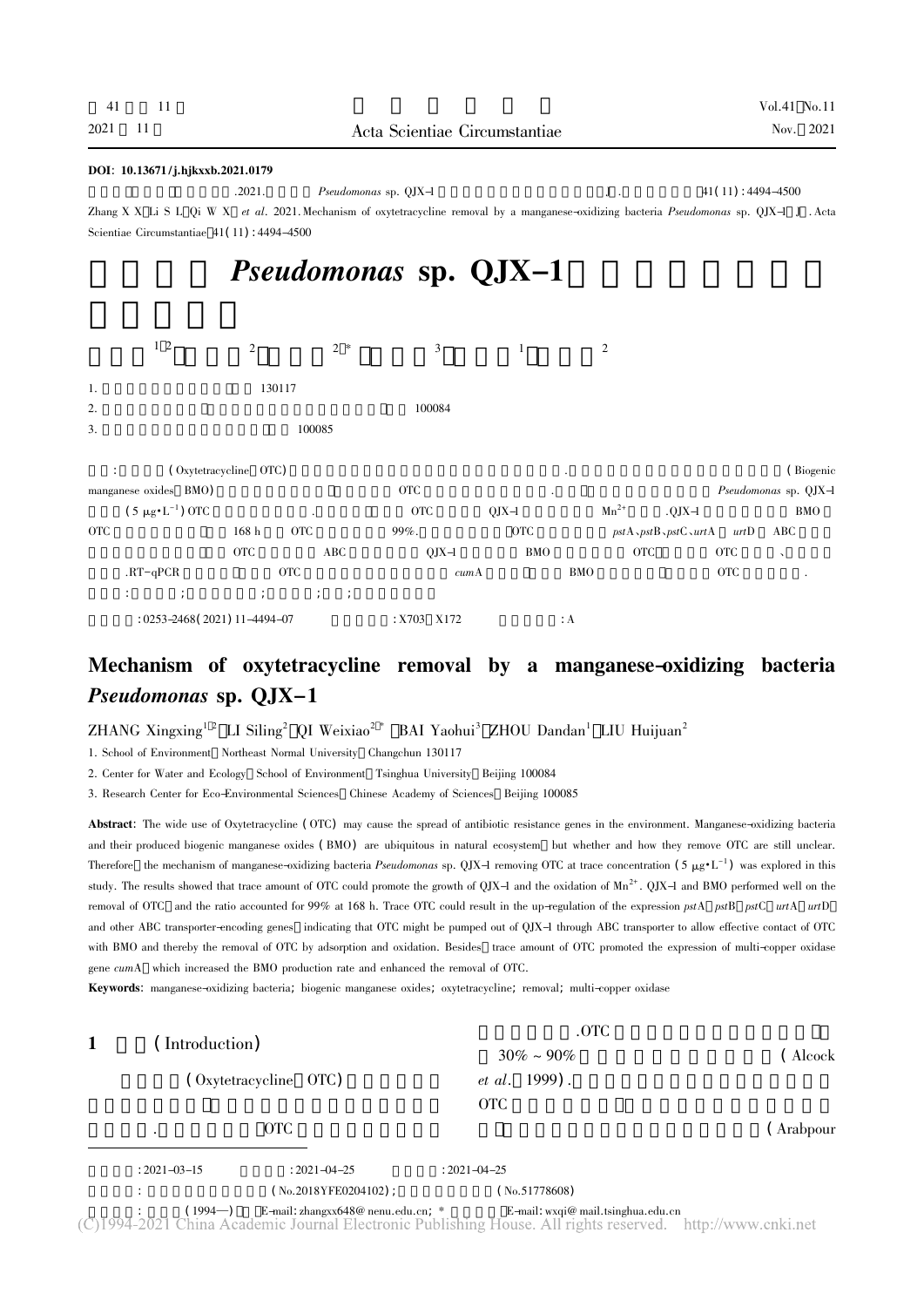| 11<br>Pseudomonas sp. QJX-1                                                                                                                                                         |                                                                                 | 4495                                                   |
|-------------------------------------------------------------------------------------------------------------------------------------------------------------------------------------|---------------------------------------------------------------------------------|--------------------------------------------------------|
| 2016; Xu et al. 2016; Belkacem et al.<br>et al.<br>2017)<br>$(Li$ <i>et al.</i><br>$2019$ .                                                                                         | 10 mmol $\cdot$ L <sup>-1</sup><br>$N-2-$<br>(HEPES) (<br>7.2.                  | $-N^2$<br>pH                                           |
| 1                                                                                                                                                                                   |                                                                                 |                                                        |
|                                                                                                                                                                                     | 40                                                                              | 1 <sup>2</sup>                                         |
| (Kooijman et al. 2020).                                                                                                                                                             | $KH_2PO_4$ $NH_4Cl$ ).<br>1000                                                  | 2(                                                     |
|                                                                                                                                                                                     | $B_1$<br>$B_{12}$<br>$\lambda$                                                  | 50                                                     |
| (Anjali et al. 2019).                                                                                                                                                               | 3 (                                                                             | $FeCl3 • 6H2O3 Na2MoO4 • 2H2O3$                        |
| 2015)                                                                                                                                                                               | $CuCl_2 \cdot 2H_2O \cdot ZnSO_4 \cdot 7H_2O$ NiCl <sub>2</sub> $\cdot 6H_2O$ ) | $4^{\circ}C$                                           |
|                                                                                                                                                                                     | 3<br>pH<br>3.0)<br>Fe(III)                                                      | FeCl <sub>3</sub> •6H <sub>2</sub> O                   |
| $\int$ Cai <i>et al.</i>                                                                                                                                                            |                                                                                 |                                                        |
| $2020$ ).                                                                                                                                                                           |                                                                                 |                                                        |
| C/N<br>$(BP-$                                                                                                                                                                       | $MgSO_4^{\bullet}7H_2O$ $CaCl_{2}^{\bullet}2H_2O$<br>(115 °C 25 min)            |                                                        |
| 4) (Chang <i>et al.</i> 2018) ; $KMnO_4$                                                                                                                                            | $\Phi$ 25/0.22 $\mu$ m                                                          |                                                        |
| $BP-4$ (Jian <i>et al.</i><br>$2019$ .                                                                                                                                              | (JETBIOFIL<br>$3\sqrt{MnCl_2}$<br>$2\lambda$<br>HEPES.                          | $1\,$                                                  |
| (Biogenic manganese oxides BMO)<br><b>OTC</b><br><b>OTC</b>                                                                                                                         | $2.2$ QJX-1<br>$QJX-1$<br>$(4^{\circ}C)$<br>$\mathcal{C}$<br>$100$ mL           | 250 mL<br>÷                                            |
|                                                                                                                                                                                     |                                                                                 |                                                        |
| (Materials and methods)<br>$\boldsymbol{2}$                                                                                                                                         |                                                                                 |                                                        |
| 2.1                                                                                                                                                                                 | 48 h( $170$ r • min <sup>-1</sup> 30 °C)<br>90 mL                               | $10 \text{ mL}$                                        |
|                                                                                                                                                                                     | 24 h                                                                            |                                                        |
| Pseudomonas sp. $QJX-1$ ( $QJX-1$ )                                                                                                                                                 | $10\% (V/V)$ .                                                                  | $\mathfrak{Z}$                                         |
| 2014)<br>$\left($                                                                                                                                                                   | 2.3<br><b>OTC</b>                                                               |                                                        |
| (China General Microbiological Culture<br>Collection Center CGMCC) CGMCC<br>6630.                                                                                                   | 48 h<br>$\sqrt{ }$                                                              |                                                        |
|                                                                                                                                                                                     | OTC (98%                                                                        |                                                        |
| : 250 mg $\cdot$ L <sup>-1</sup> $\sim$ 500 mg $\cdot$ L <sup>-1</sup> MgSO <sub>4</sub> $\cdot$ 7H <sub>2</sub> O $\sim$ 60                                                        | $(5 \ \mu g \cdot L^{-1})$<br>$30^{\circ}$ C).                                  | 288 h( $170$ r $\cdot$ min <sup>-1</sup>               |
| mg $\cdot$ L <sup>-1</sup> CaCl <sub>2</sub> $\cdot$ 2H <sub>2</sub> O $\cdot$ 5 mg $\cdot$ L <sup>-1</sup> KH <sub>2</sub> PO <sub>4</sub> $\cdot$ 22 mg $\cdot$ L <sup>-1</sup>   | 144、168<br>288 h                                                                | 0, 24, 48, 72, 96, 120,<br>(OD <sub>600</sub> )<br>200 |
| NH <sub>4</sub> Cl, 0.5 mg $\cdot$ L <sup>-1</sup> FeCl <sub>3</sub> $\cdot$ 6H <sub>2</sub> O, 0.5 mg $\cdot$ L <sup>-1</sup>                                                      | $\mu$ L<br>96                                                                   | (JETBIOFIL                                             |
| $\text{Na}_2\text{MoO}_4^{\bullet}2\text{H}_2\text{O}_2\text{O}_25$ mg $\bullet \text{L}^{-1}$ CuCl <sub>2</sub> $\bullet$ 2H <sub>2</sub> O $\circ$ 0.5 mg $\bullet \text{L}^{-1}$ | $Spark^{TM}$ 10M<br>(Tecan<br>$\mathcal{L}$                                     | $\lambda$                                              |
| $\text{ZnSO}_4^{\bullet}$ 7H <sub>2</sub> O, 11.45 mg $\cdot$ L <sup>-1</sup> MnCl <sub>2</sub> , 0.05 mg $\cdot$ L <sup>-1</sup>                                                   | (BD)                                                                            | $\mathcal{E}$                                          |
| $NiCl2 \cdot 6H2O($<br>) 0.001                                                                                                                                                      | 48, 72, 96, 120<br>144 h                                                        |                                                        |
| $mg \cdot L^{-1}$<br>$B_1$<br>$)$ ,                                                                                                                                                 | $\mathrm{Mn}^{2+}$                                                              | $\int$ G8015A                                          |
| $0.001$ mg $\cdot L^{-1}$<br>$0.001$ mg $\cdot L^{-1}$<br>$\mathbf{B}_{12}$                                                                                                         | 5110 VDV)<br>$. QJX-1$                                                          | JSM7401                                                |

 $\text{CE-SEM}_{1\text{min}}$  .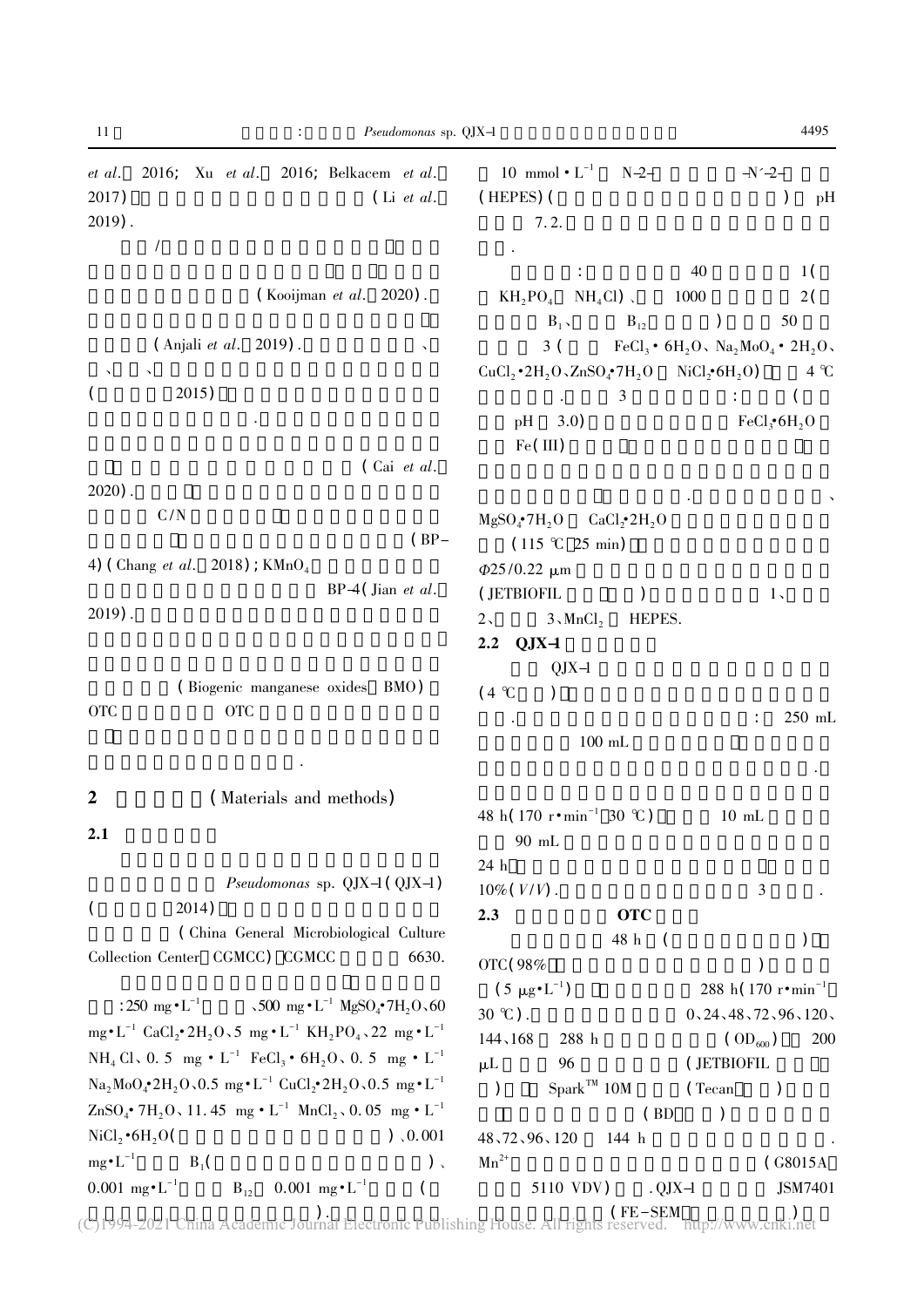.OTC $\mathbf C$ ( QTRAP 5500 LC-MS/MS AB Sciex  $\overline{\phantom{a}}$  ). 的培养基作为对照. BMO OTC 5 L  $Mn^{2+}$  QJX-1  $(170 r \cdot \text{min}^{-1} 30 \text{ °C}) 288$ h $h$  BMO  $h$ BMO5 μg·L<sup>-1</sup> 50 μg·L<sup>-1</sup> OTC  $(170 \text{ r} \cdot \text{min}^{-1} 30 \text{ °C}) 288 \text{ h}$ OTC 3. BMO OTC 288 h BMO $O$  BMO OTC  $5 \mu g \cdot L^{-1}$ 50 μg·L<sup>-1</sup> OTC QJX-1( )  $(170 \text{ r} \cdot \text{min}^{-1} 30 \text{ °C}) 288 \text{ h}$  OTC OTC 3. THE CONSTRUCTION OF CONSTRUCTION . OTC $C$  QJX-1  $5 \mu g \cdot L^{-1}$  50  $\mu g \cdot L^{-1}$  OTC (  $170 \text{ r} \cdot \text{min}^{-1}$  30 °C  $288 \text{ h}$  OTC  $\ldots$ 2.4 RNA-Seq cumA QJX-1 ( )  $5 \mu g \cdot L^{-1}$  OTC  $($  5.0 mg  $\cdot$  L<sup>-1</sup> Mn<sup>2+</sup> ) .以加入 OTC 样品瓶作为实验组 不加入 OTC 的样品瓶作为对照 3 24、48、72、96、120 168 h $h$  (10000  $r \cdot \text{min}^{-1}$  5 min)  $-80$  °C TRNzol Universal RNA  $(DP424)$  )  $(n=3)$  RNA RNA 使用 NEB Next Ultra Directional RNA Library Prep Kit for Illumina $\mathbf{a}$  $($   $)$  .  $\begin{array}{ccc} \text{RNA} & \text{cDNA} & \text{cumA} \end{array}$ : CumAIdg2B 5'-GAYGCCGGYAGCTACT GGTAYCACCC-3'; CumAIdgR 5'-ACYTTGAARSY CATGCCRTGCARRTG-3' (Sambrook et al. 2001; Francis et al.  $2001$ . Friedman LSD( Least significant difference) RNA-Seq PRJNA720575.

3 (Results and discussion)  $3.1$  QJX-1  $\rm{ (OD_{600})}$  1a 48 h OTC QJX-1  $0 \sim 24$  h QJX-1  $; 24 \sim 48 \text{ h}$  QJX-1 量略有下降.实验组中加入 OTC QJX-1 数量再次  $\mathcal{F}_{\mathcal{A}}$  $(1b)$  . OTC  $OD_{600}$  $\overline{OTC}$   $QJX-1$ Chang  $(2018)$  BP-4  $QJX-1$  $-1$  $BP-4$  $QJX-1$   $QJX-1$  $Mn^{2+}$  $(1c)$ 120 h $\mathrm{Mn}^{2+}$  $5 \text{ mg} \cdot \text{L}^{-1}$  0  $mg \cdot L^{-1}$ ;  $Mn^{2+}$  $72 \text{ h}$  0  $mg \cdot L^{-1}$  Mn<sup>2+</sup> OTC QJX-1  $Mn^{2+}$  BMO. (2010)  $\mathrm{Mn}^{2+}$  $(2017)$  BP-4 QJX-1  $BP-4$  $BP-4$   $Mn^{2+}$ 氧化的原因.  $3.2$   $0$ ,  $1$ X $-1$   $0$  OTC QJX-1 OTC OTC 48 h ( )  $Mn^{2+}$  $LC-MS/MS$ OTC $C$  a  $2a$   $2a$  $48 \sim 72$  h OTC  $QJX-1$   $Mn^{2+}$  ;  $72 \sim 144$  h OTC 0JX-1  $=$  288 h OTC  $=$  Mn<sup>2+</sup> OTC QJX-1 身对微量的 OTC 的去除效果不明显 这与常洋洋  $(2017)$  QJX-1 BP-4

(C)1994-2021 China Academic Journal Electronic Publishing House. All rights reserved. http://www.cnki.net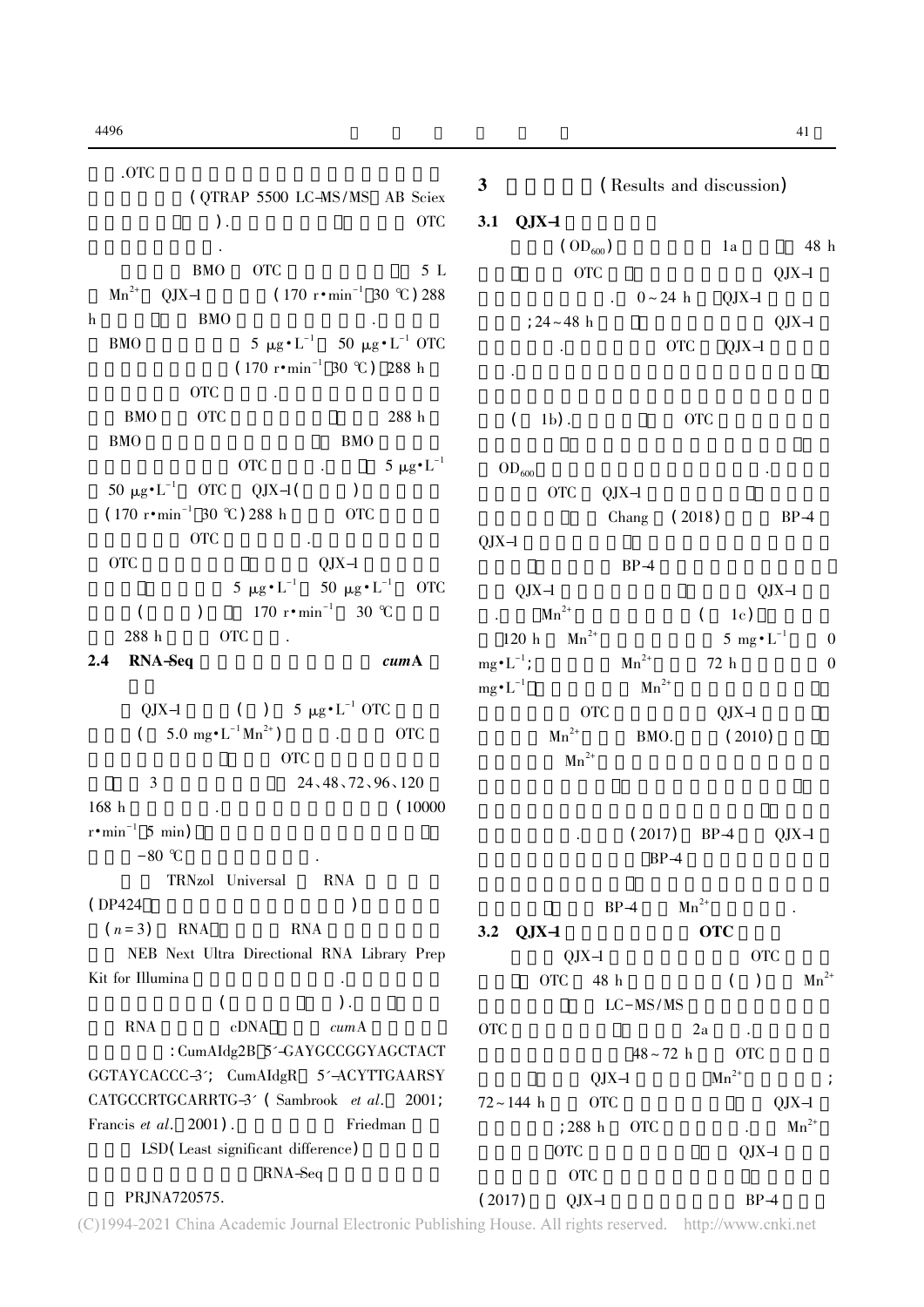

288 h)

Fig.1 The effect of OTC on the growth( <sup>a</sup>) and quantity ( <sup>b</sup>) of QJX-1and the effect of adding OTC on the process of QJX-1 induced manganese oxidation( c) (  $pH = 7.2$  T = (30.0±0.2) °C t = 288 h)

|                                                                          | <b>BMO</b>                                             | <b>OTC</b>                                                       | 2b)                                                         | BMO OTC                                                                 |                         |
|--------------------------------------------------------------------------|--------------------------------------------------------|------------------------------------------------------------------|-------------------------------------------------------------|-------------------------------------------------------------------------|-------------------------|
|                                                                          | Furgal $(2015)$ "BMO                                   |                                                                  | $0.475 \ \mu g \cdot g^{-1}$ 2.701 $\mu g \cdot g^{-1}$ OTC |                                                                         |                         |
|                                                                          | <b>BMO</b>                                             |                                                                  |                                                             | 0.0235 $\mu$ g • g <sup>-1</sup> 1.1835 $\mu$ g • g <sup>-1</sup> . OTC |                         |
|                                                                          | $17-a$                                                 | "                                                                | $(50 \ \mu g \cdot L^{-1})$                                 |                                                                         |                         |
| $\bullet$                                                                |                                                        |                                                                  | ; OTC $(5 \mu g \cdot L^{-1})$                              |                                                                         |                         |
| <b>BMO</b>                                                               |                                                        |                                                                  | <b>OTC</b>                                                  |                                                                         | <b>OTC</b>              |
|                                                                          | <b>OTC</b>                                             |                                                                  |                                                             | $QJX-1$                                                                 |                         |
|                                                                          | <b>BMO</b>                                             | <b>OTC</b>                                                       | <b>OTC</b>                                                  |                                                                         |                         |
| $2b$ ).                                                                  |                                                        | $5 \mu g \cdot L^{-1}$ 50                                        | (2018)                                                      |                                                                         | (2018)                  |
| $\mu$ g•L <sup>-1</sup> OTC                                              | $1.0 \text{ g}$ BMO                                    | 288 h                                                            | $\lambda$                                                   | $\lambda$                                                               |                         |
| <b>OTC</b>                                                               | 0.015 μg • L <sup>-1</sup> 11.155 μg • L <sup>-1</sup> |                                                                  |                                                             |                                                                         | $100\%$ , 65.5% $100\%$ |
| <b>BMO</b>                                                               | <b>OTC</b>                                             | 0.4985                                                           |                                                             |                                                                         |                         |
| $\mu$ g $\cdot$ g <sup>-1</sup> 3.8845 $\mu$ g $\cdot$ g <sup>-1</sup> . |                                                        |                                                                  | BMO $75.5\%35.7\%$ 78.3%                                    |                                                                         |                         |
| OTC                                                                      |                                                        | 4.765 $\mu$ g • L <sup>-1</sup> 38.165 $\mu$ g • L <sup>-1</sup> |                                                             |                                                                         |                         |

<sup>(</sup>C)1994-2021 China Academic Journal Electronic Publishing House. All rights reserved. http://www.cnki.net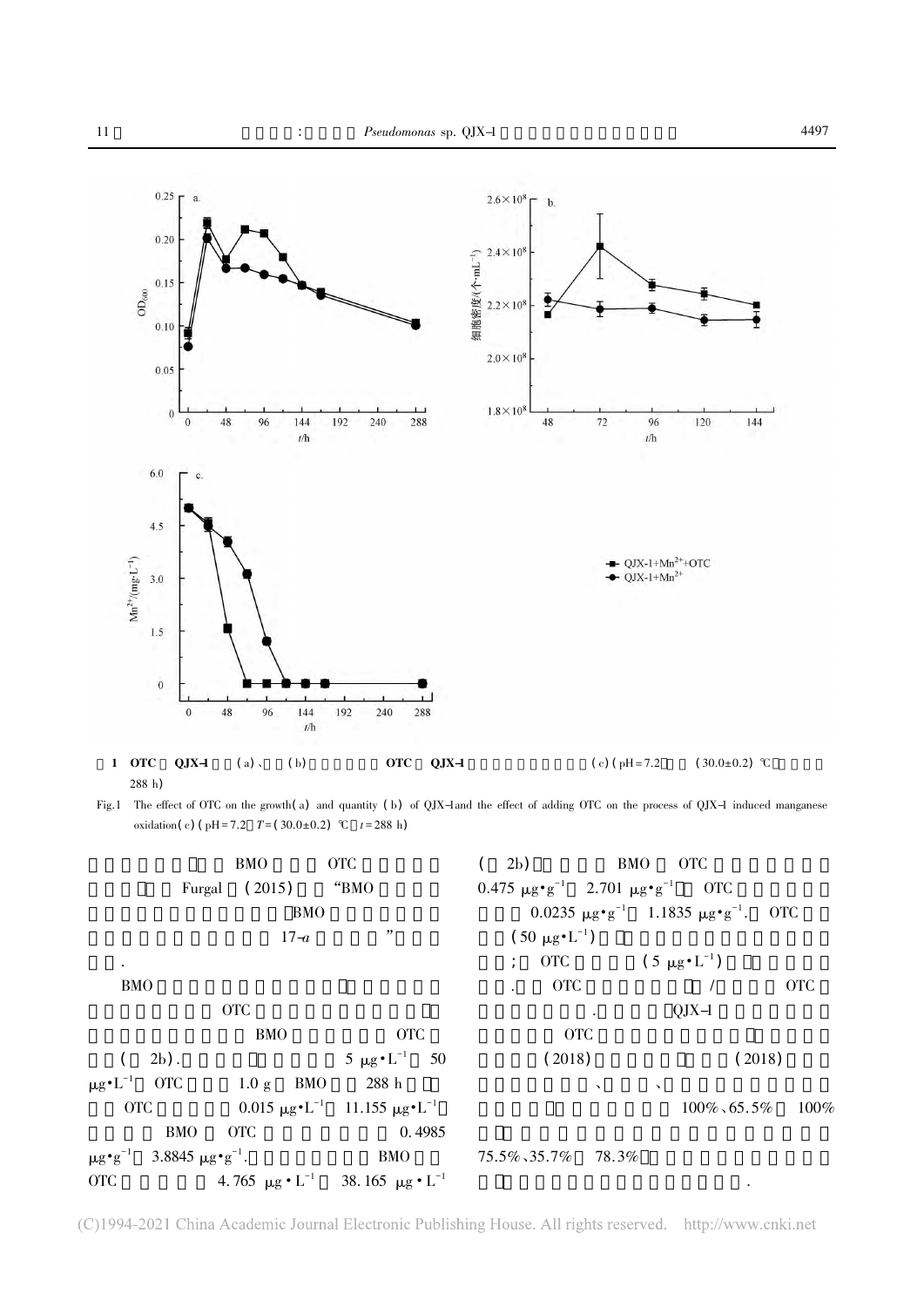

 $41$ 





Fig.3 Differences in ABC transporter gene transcriptional levels at different culture times( Use Friedman test and post-mortem LSD test to calculate the p value \*\* $p < 0.01$  \*\* $p < 0.001$  Data with no significant difference (p value  $\ge 0.05$ ) is not shown)

(C)1994-2021 China Academic Journal Electronic Publishing House. All rights reserved. http://www.cnki.net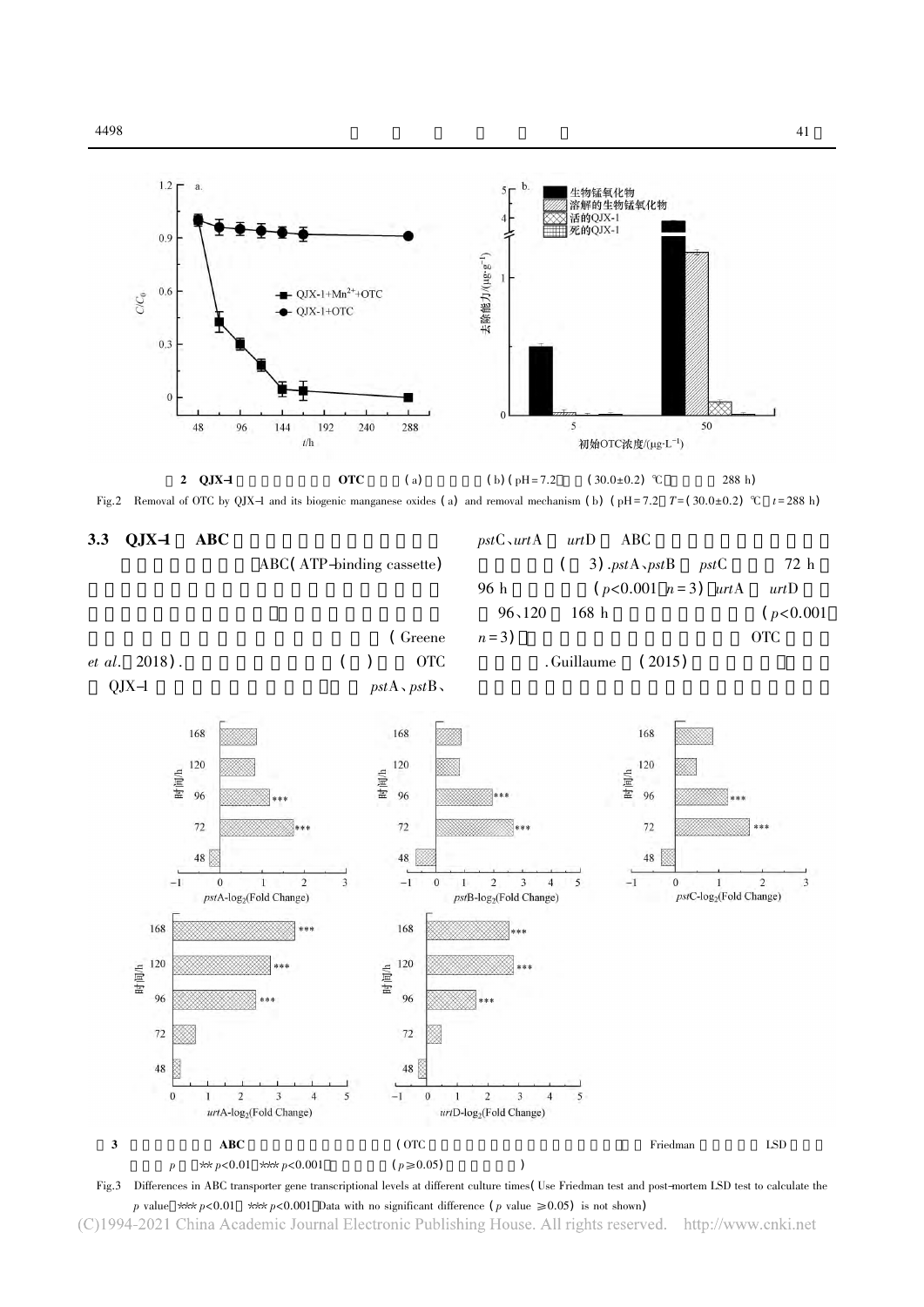$\left($  Corstjens *et al.* 1997; Brouwers et al. <sup>1999</sup>; Tebo et al. <sup>2001</sup>; Ridge et al. <sup>2007</sup>; Dick *et al.* 2008)

|         |   |                   | ٠      |                 | <b>OTC</b> |        | OTC |
|---------|---|-------------------|--------|-----------------|------------|--------|-----|
| $QJX-1$ |   |                   |        | $(\text{cumA})$ |            |        |     |
|         | 4 | . cum A           |        | 48,72,96        |            | 120h   |     |
|         |   | $(p<0.001 \ n=3)$ |        | <b>OTC</b>      |            |        |     |
| cumA    |   |                   |        |                 |            |        |     |
| BMO     |   |                   | (2017) |                 |            | $BP-4$ |     |
|         |   |                   | cumA   |                 |            |        |     |
|         |   |                   |        |                 |            |        |     |
|         |   |                   |        | $BP-4$          | OTC        |        |     |

1 $1$ 

研究.







### <sup>4</sup> ( Conclusions)





OTC

### (References):

- Alcock R E Sweetman A Jones K C. 1999. Assessment of organic contaminant fate in waste water treatment plants. I: Selected compounds and physicochemical properties J . Chemosphere 38  $(10): 2247 - 2262$
- Anjali R Shanthakumar S. 2019. Insights on the current status of occurrence and removal of antibiotics in wastewater by advanced oxidation processes <sup>J</sup> . Journal of Environmental Management <sup>246</sup>: 51-62
- Belkacem S Souad B Malika C.2017.Study of oxytetracycline degradation by means of anodic oxidation process using platinized titanium (Ti) Pt) anode and modeling by artificial neural networks <sup>J</sup> . Process Safety and Environmental Protection <sup>111</sup>: 170-179
- Brambilla G Patrizii M Filippis S et al. 2007. Oxytetracycline as environmental contaminant in arable lands J . Analytica Chimica Acta <sup>586</sup>: 326-329
- Brouwers G J de Vrind J P M Corstiens P et al. 1999. cumA a gene encoding a multicopper oxidase is involved in  $Mn^{2+}$  oxidation in Pseudomonas putida GB-1 J . Applied & Environmental Microbiology <sup>65</sup>( <sup>4</sup>) : 1762-1768
- Brouwers G J Vijgenboom P L.2000. Bacterial  $Mn^{2+}$  oxidizing systems and multicopper oxidases: an overview of mechanisms and functions <sup>J</sup> . Geomicrobiology Journal <sup>17</sup>( <sup>1</sup>) : 1-24
- Cai Y He J Zhang J et al. 2020. Antibiotic contamination control mediated by manganese oxidizing bacteria in a lab-scale biofilter J . Journal of Environmental Sciences <sup>98</sup>: 47-54
- Chang Y Bai Y Yang H et al. 2018. Benzophenone-4 promotes the growth of a Pseudomonas sp. and biogenic oxidation of Mn (II) J. Environmental Science & Technology <sup>52</sup>( <sup>3</sup>) : 1262-1269 .2017.  $D$ : 中国科学院大学
- Corstiens P L A M DeVrind J P M Goosen T et al. 1997. Identification and molecular analysis of the Leptothrix discophora SS-1mofA gene a gene putatively encoding a manganese-oxidizing protein with copper domains <sup>J</sup> .Geomicrobiology Journal <sup>14</sup>( <sup>2</sup>) : 91-108
- Dick G J Torpey J W Beveridge T J et al. 2008. Direct identification of a bacterial Manganese ( II) oxidase the multicopper oxidase MnxG from spores of several different marine *Bacillus* species J. Applied and Environmental Microbiology <sup>74</sup>( <sup>5</sup>) : 1527-1534
- Francis C A Tebo B M. 2001. *cumA* multicopper oxidase genes from diverse Mn (II) -oxidizing and non-Mn (II) -oxidizing *Pseudomonas*

11

 $pstC<sub>N</sub>urtA<sub>Q</sub>$  urtD  $\land$  ABC  $\rightarrow$  The strains Delating  $\downarrow$  strains  $\downarrow$  . Applied & Environmental Microbiology 67 (9):